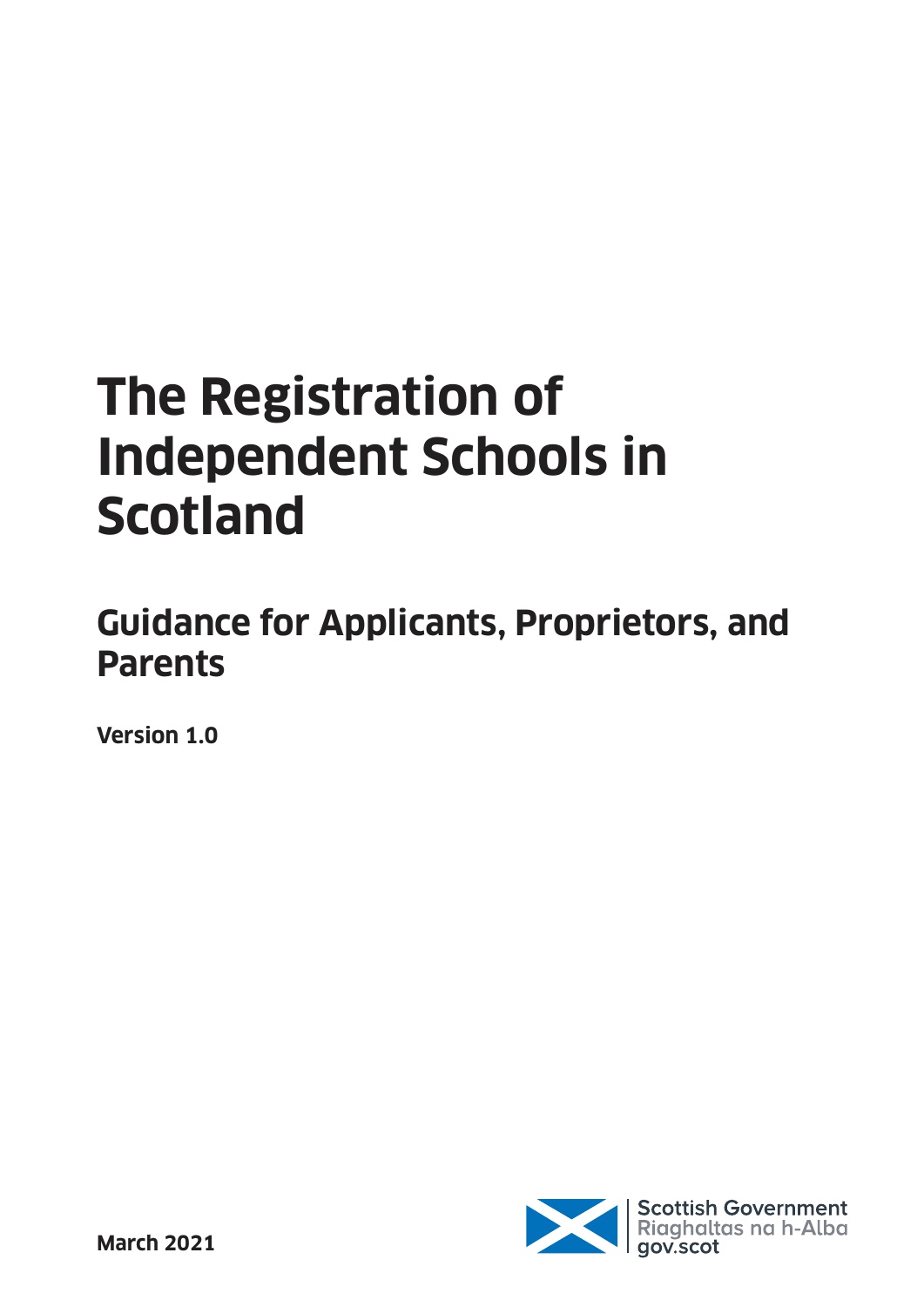# **Document Tracking Sheet**

| Date | Revision details and | Author | Version |
|------|----------------------|--------|---------|
|      | reason               |        | number  |
|      | <b>Published</b>     | A.O    | 1.0     |
|      |                      |        |         |
|      |                      |        |         |
|      |                      |        |         |
|      |                      |        |         |
|      |                      |        |         |
|      |                      |        |         |
|      |                      |        |         |

## **Instruction for amendments to this document**

Any proposed amendments to this document should be agreed by the Registrar of Independent Schools' Office in consultation with stakeholders. Any questions or queries on this document should be directed to the Registrar of Independent Schools' Office by email at: [independentschools@educationscotland.gov.scot.](mailto:independentschools@educationscotland.gov.scot)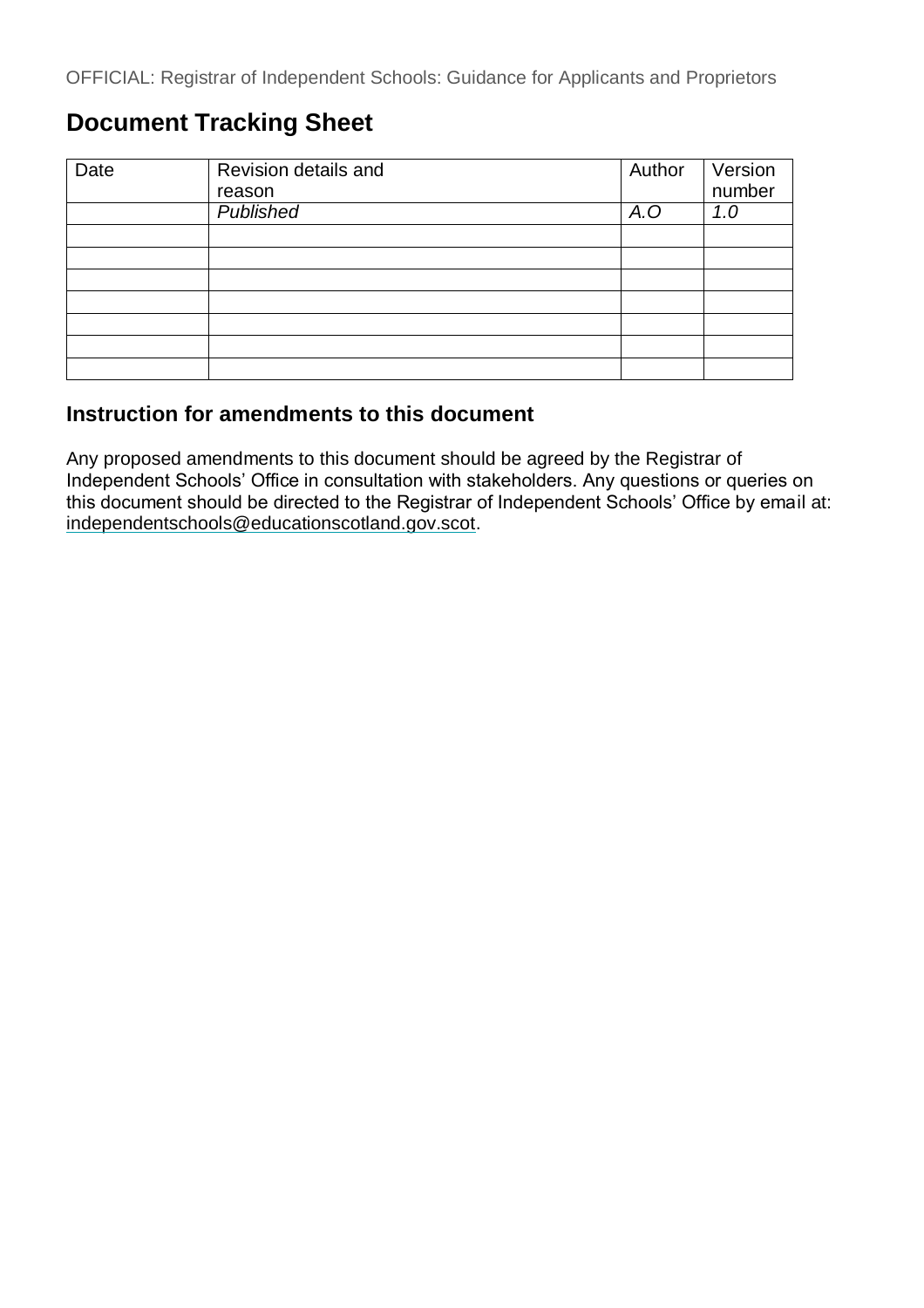## **Summary**

This guidance document has been designed for both applicants (i.e. individuals seeking to register a new independent school) and proprietors (i.e. managers of existing independent schools). It also includes information useful to parents and learners.

This document sets out information on the following

- How independent schools are defined in Scotland
- Where to find out information about independent schools
- Important points of contact
- The registration process from application to post-registration inspection
- The Scottish Ministers and their role in regulating independent schools
- Who can, and cannot, investigate complaints about schools
- Other information useful to applicants and proprietors

#### **Contents**

- 1. What is an independent school?
- 2. Who can I contact about independent schools?
- 3. How does registration work?
- 4. Regulation of independent schools and the Scottish Ministers
- 5. Concerns or complaints about independent schools
- 6. Other information to note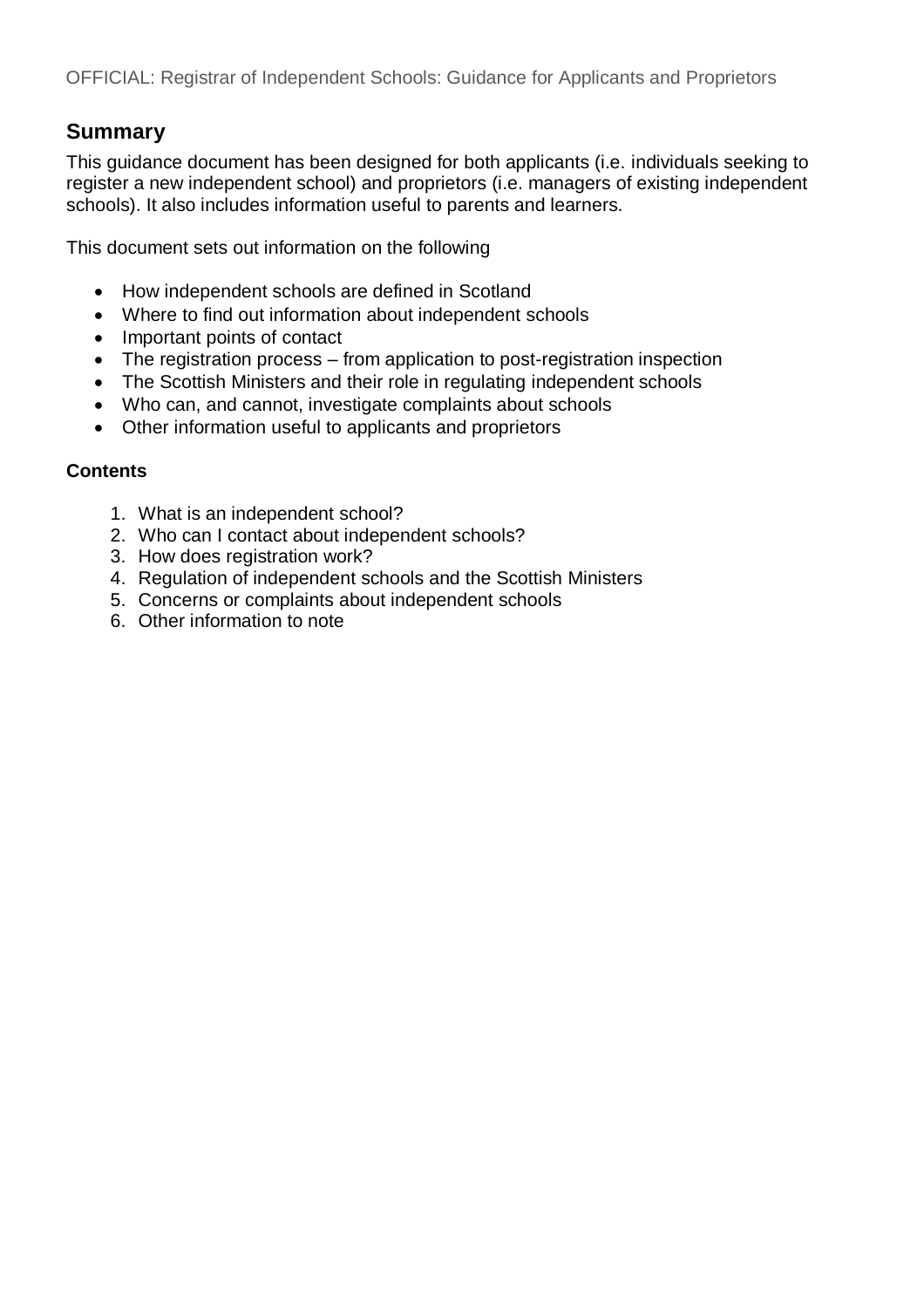# **1. What is an independent school?**

An independent school is defined in the [Education \(Scotland\) Act 1980](http://www.legislation.gov.uk/ukpga/1980/44/contents) (known as "the 1980 Act" in this guidance) as: "a school at which full-time education is provided for pupils of school age (whether or not such education is also provided for pupils under or over that age), not being a public school or a grant-aided school"[1](#page-3-0) .

This means, effectively, an independent school is one that is not operated by a local authority and is not a grant-aided school (such as Donaldson's School in Linlithgow), providing education for children aged between 5 and 16 on a full-time basis<sup>[2](#page-3-1)</sup>.

#### **Where can I get information about independent schools?**

All registered independent schools are listed in the [public register](https://www.gov.scot/publications/independent-schools-in-scotland-register/) of independent schools online. The register also lists proposed schools (i.e. schools where an application has been made, but not yet approved).

#### **Must independent schools be registered?**

Yes. Operating an independent school in Scotland without registering with the Scottish Ministers is unlawful<sup>[3](#page-3-2)</sup>.

Any person seeking to register an independent school (known as the 'applicant') must register their proposed school through the Registrar of Independent Schools before opening their school. This is a process that can take 6 to 9 months depending on circumstances.

#### **Who can open an independent school?**

Anyone may apply to register an independent school. However, an applicant must not be barred from regulated work with children and be a member of the Protecting Vulnerable Groups ('PVG') Scheme. The PVG Scheme is discussed in further detail later in this guidance.

<span id="page-3-0"></span><sup>&</sup>lt;sup>1</sup> Section 135 of the 1980 Act.

<span id="page-3-1"></span><sup>&</sup>lt;sup>2</sup> This is regardless of whether the proposed school would be providing education outwith those ages

<span id="page-3-2"></span><sup>3</sup> Section 101(1) of the 1980 Act.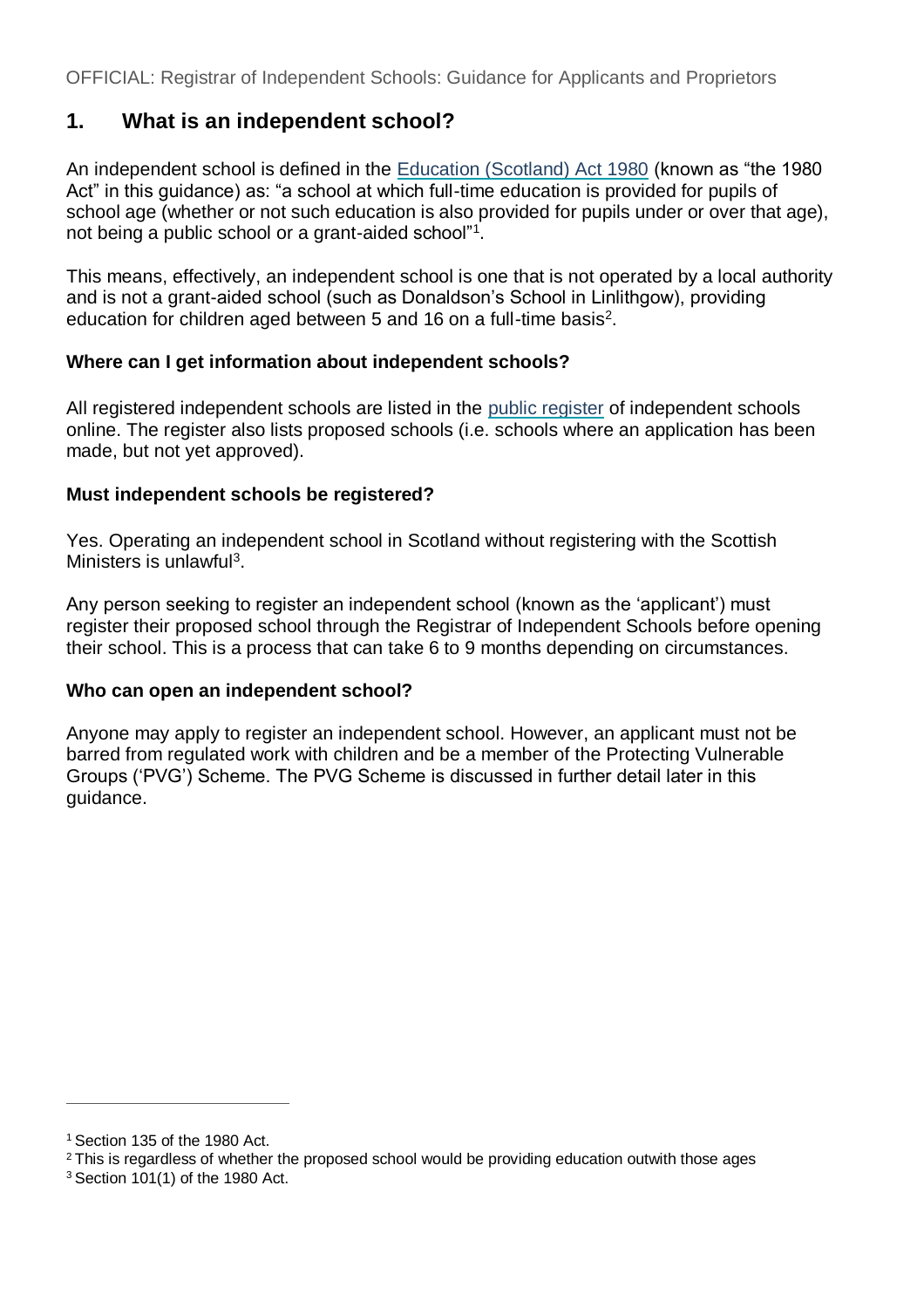# **2. Who can I contact about independent schools?**

Depending on the nature of your enquiry, there are a number of people you may wish to contact.

#### **The Registrar of Independent Schools**

The Registrar of Independent Schools is responsible for administering the registration of independent schools; however, the Scottish Ministers determine whether a school should be registered or not.

The Registrar is also the point of contact for proprietors seeking to amend their registration. For example, the proprietor of a primary school may wish to extend their provision to include secondary years 1 2, 3 or beyond. In such cases, the proprietor should contact the Registrar at an early stage.

The Registrar also provides advice and information to the Scottish Ministers where appropriate. While the Registrar cannot investigate individual complaints about an independent school, individuals who have a concern about an independent school may wish to contact the Registrar.

The Registrar may be contacted by email at [independentschools@educationscotland.gov.scot o](mailto:independentschools@educationscotland.gov.scot)r by telephone: 0131 244 4898.

#### **Education Scotland**

Education Scotland is the scrutiny and improvement body for educational establishments in Scotland and is responsible for the inspection of independent schools. More can be found out about school inspections, and Education Scotland more generally, [online.](https://education.gov.scot/what-we-do/inspection-and-review) While the Registrar of Independent Schools is hosted by Education Scotland, the Registrar's remit is distinct from Education Scotland and HM Inspectors.

#### **The Care Inspectorate**

Where an independent school is also providing residential accommodation; a boarding or residential school, and/or provides early learning and childcare, it must apply to be registered with the Care Inspectorate under the Public Services Reform (Scotland) Act 2010. You can find out more about the Care Inspectorate and view inspection reports [on their website.](http://www.careinspectorate.com/)

#### **Scottish Council of Independent Schools ('SCIS')**

SCIS is a registered charity and its members include around three quarters of all independent schools in Scotland. SCIS represents the interests of the sector and provides training and information. More can be found out about SCIS [on their website.](http://www.scis.org.uk/)

#### **General Teaching Council for Scotland ('GTCS')**

[The Registration of Independent Schools \(Prescribed Person\) \(Scotland\) Regulations 2017](http://www.legislation.gov.uk/ssi/2017/259/made) require that all teachers in independent schools be registered with the GTCS.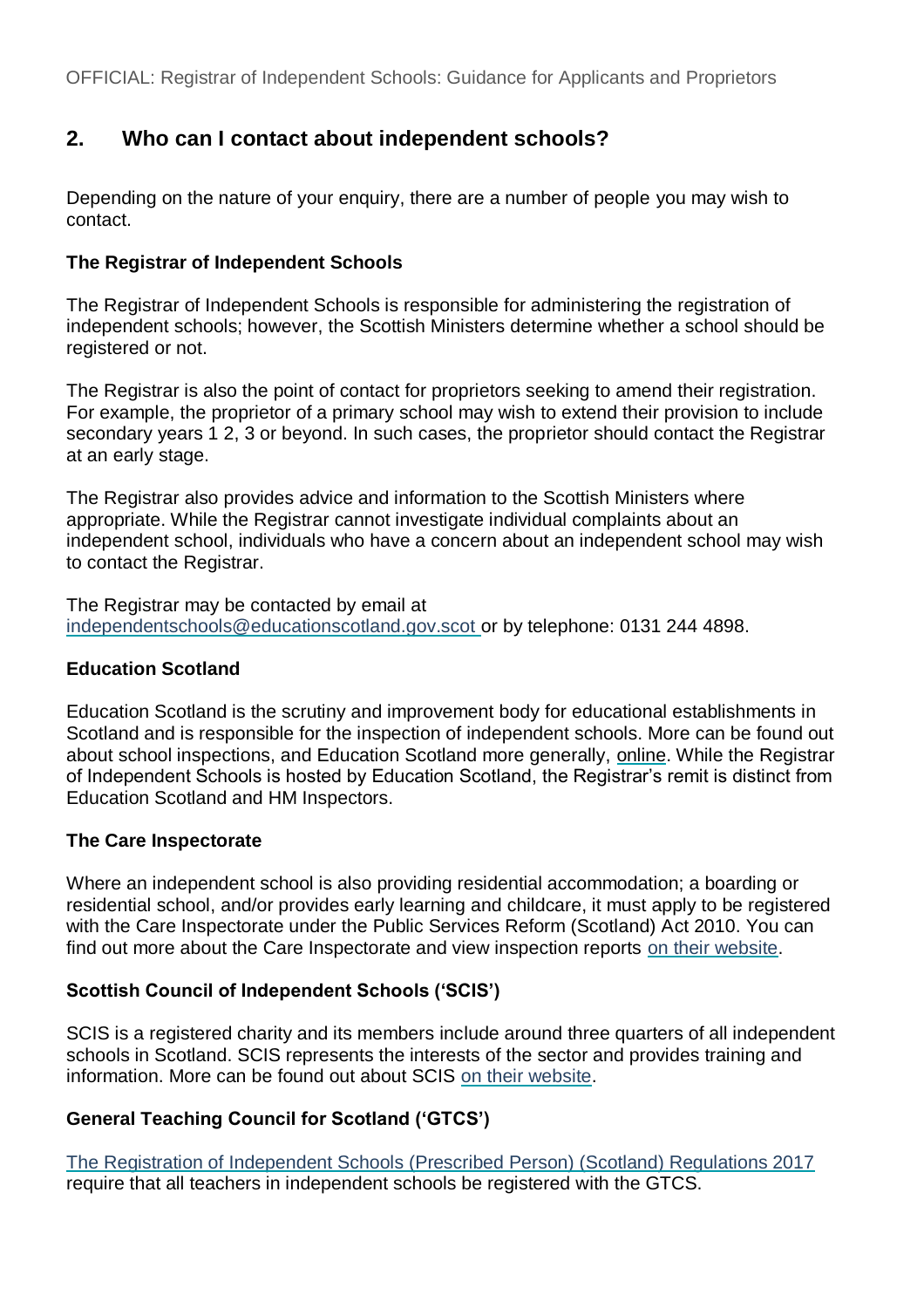The GTCS maintains a register of teachers and sets the professional standards expected of all teachers in Scottish schools. More can be found out about the GTCS [through their](https://www.gtcs.org.uk/about-gtcs/statutory-functions.aspx)  [website.](https://www.gtcs.org.uk/about-gtcs/statutory-functions.aspx)

#### **Scottish Social Services Council ('SSSC')**

The SSSC is the national body for registering and maintaining standards for care professionals. More can be found out about the SSSC [on the SSSC website.](https://www.sssc.uk.com/)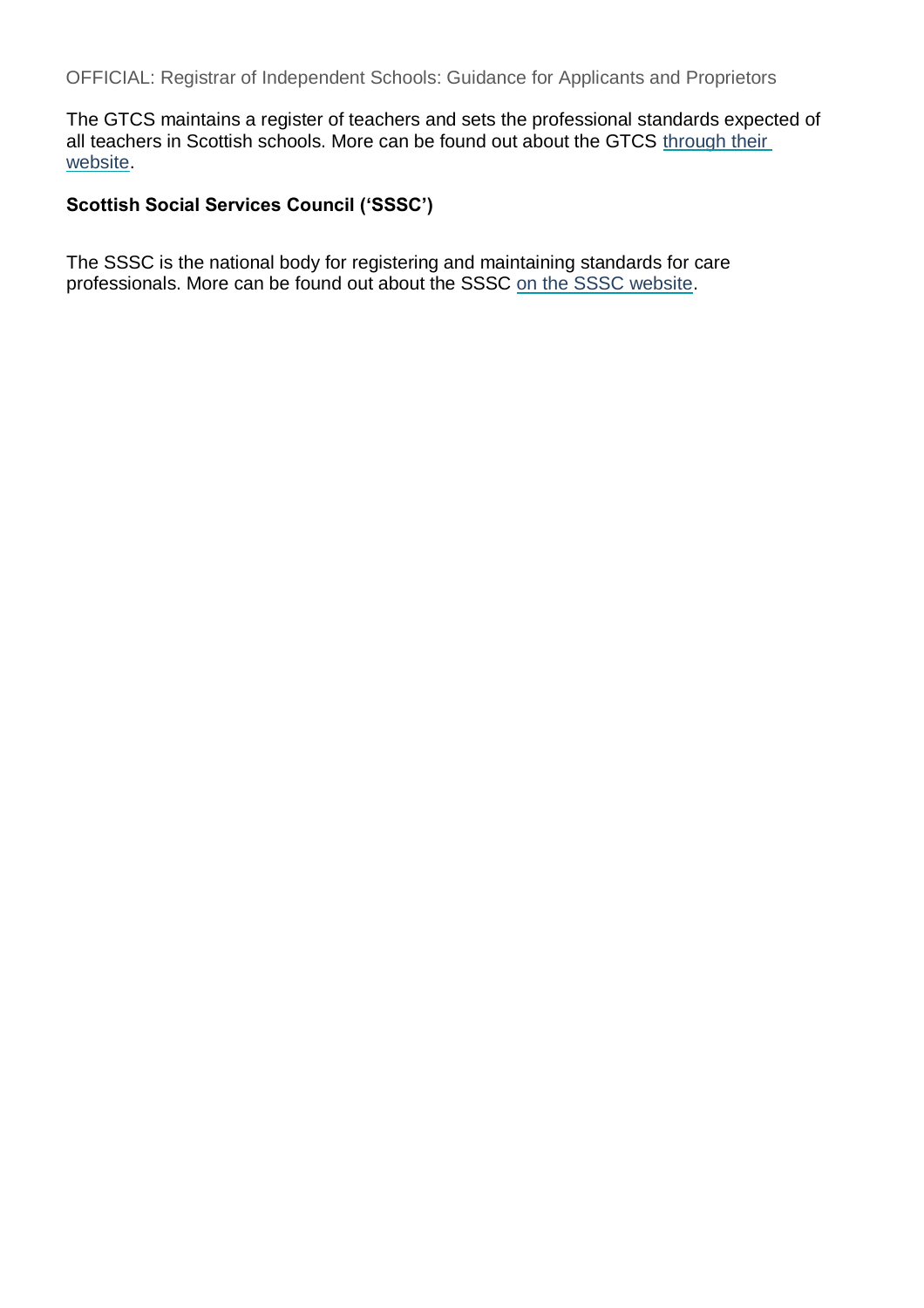# **3. How does registration work?**

The Scottish Ministers determine whether an application should be approved in accordance with section 98A of the [Education \(Scotland\) Act 1980.](http://www.legislation.gov.uk/ukpga/1980/44/contents) The Registrar of Independent Schools administers the process and is the point of contact for applicants.

Before registering a school, the Scottish Ministers must be satisfied that:

- The school is able to provide a suitable education to the children and young people they aim to educate.
- The school has systems and processes in place to safeguard the welfare of learners.
- That the proprietor and teachers are 'proper persons' for their roles (i.e. that they have suitable qualifications and relevant experience and are Protecting Vulnerable Groups ('PVG') scheme members).
- That the premises are suitable.

#### **What should the applicant do?**

It is often helpful for applicants to first contact the Registrar to discuss their application before starting.

An [application form should be downloaded](https://www.gov.uk/independent-school-registration-scotland) from the UK Government website and then completed and submitted to [independentschools@educationscotland.gov.scot](mailto:independentschools@educationscotland.gov.scot) along with a copy of the proposed school's:

- 1. statement of aims
- 2. curriculum
- 3. prospectus
- 4. admission policy
- 5. plan of the school
- 6. fire risk assessment policy and procedures
- 7. health and safety risk assessment policy and procedures
- 8. child protection/safeguarding/first aid policy and procedures
- 9. proposed leadership and governance/arrangements
- 10. a statement confirming that PVG membership, appropriate to the positions, have been obtained and are in accordance with the school's child protection policy and procedures in respect of the proprietor of the school, all proposed teachers and all other persons in, or to be, in a child care position relative to the school
- 11. that all teachers are registered with the GTCS
- 12. an organogram for the school outlining staff number and management structures
- 13. an approximation of staff and pupil numbers
- 14.whether the school will provide (1) primary, (2) secondary, or (3) a mixture or combination of primary and secondary
- 15. confirmation that the school has both a child protection co-ordinator and deputy child protection co-ordinator trained to a suitable level
- 16. that all staff have completed recent and appropriate child protection training.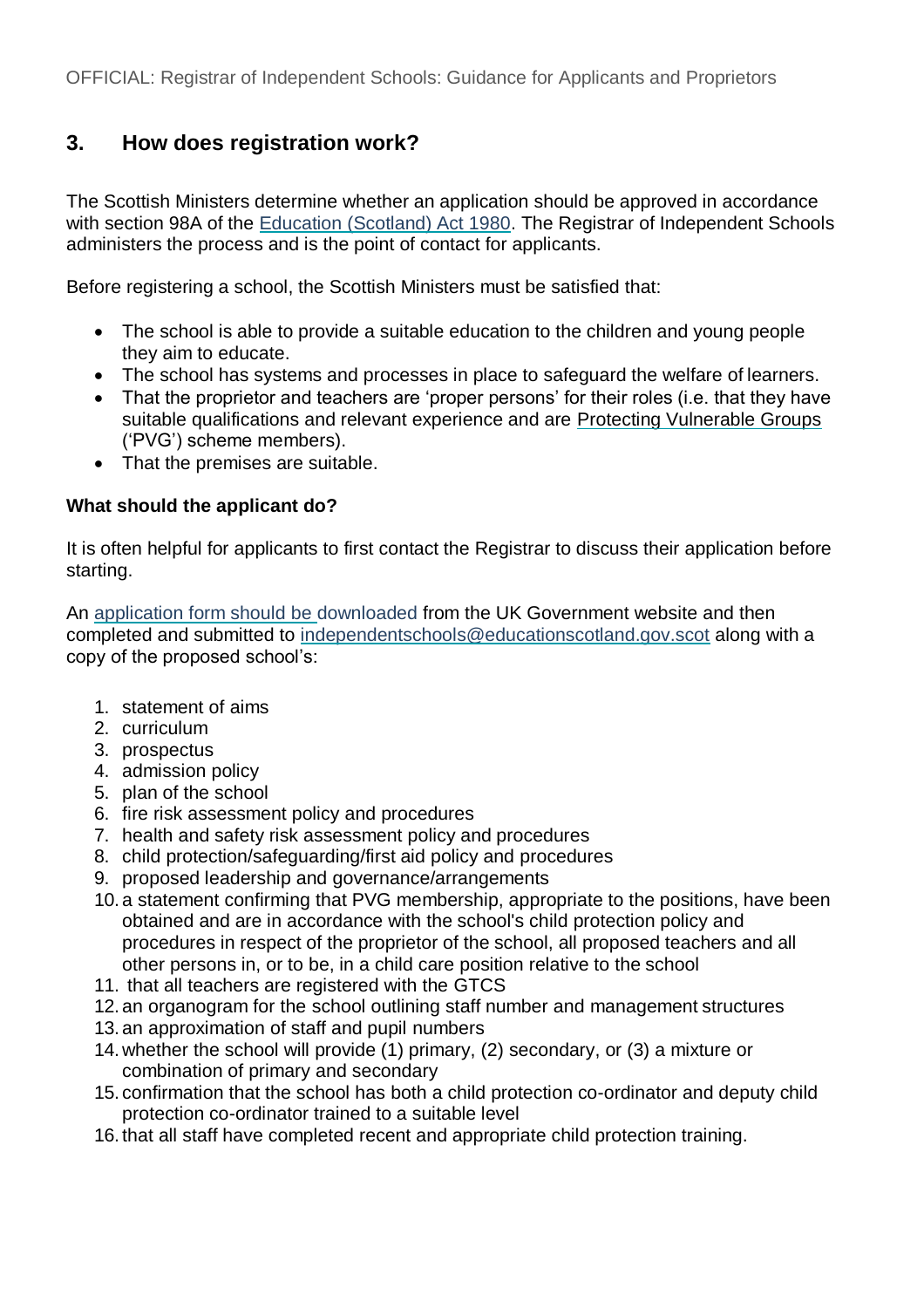If an applicant has any questions on these requirements, they are welcome to contact the Registrar to discuss.

#### **What happens next?**

The Registrar will review your application and share it with HM Inspectors. Any feedback or areas for improvement will be conveyed to the applicant once this review has concluded.

If there are missing documents, or documents require to be improved, the applicant will be notified. The application will only progress when the Registrar and HM Inspectors are satisfied.

#### **Next stage – pre-registration visit**

Once the initial application has been submitted and found to be satisfactory, HM Inspectors will contact the applicant directly to arrange a pre-registration visit.

Pre-registration visits are usually 2 to 3 hours in duration and carried out by one or two HM Inspectors. During the visit, HM Inspectors will seek to meet the proprietor(s), representatives from the Board of Governors (or similar), the proposed headteacher and any appointed teaching staff, wherever possible. Inspection activities during the visit will include:

- a tour of the accommodation, including review of furniture and fittings
- review of the suitableness of school security
- review of any available teaching resources/materials/curriculum plans
- discussions with the proprietors/leaders/staff about: their plans for the commencement of the school; the intended curriculum and teaching approaches; suitability and numbers of staffing (teaching and non-teaching); child protection and safeguarding; arrangements for governance.
- agreeing the maximum school roll this is dependent on the ages of intended pupils; the available space; numbers of available pupil toilets.

The HM Inspectors will then provide the Registrar with a report outlining their findings and discussions. This will include a recommendation as to whether the school should be registered or not, and a recommended maximum roll<sup>[4](#page-9-0)</sup>.

It may be that, as a result of the HM Inspectors findings, the school is found not to be ready for registration. If this is the case, the applicant will be informed.

Otherwise, the Registrar will consider HM Inspectors' findings and application documents, before preparing advice for the Scottish Ministers, who will make the final decision.

The decision will be intimated to the applicant by the Registrar. If the school is registered, it will usually be effective from the date the applicant receives the letter and the applicant may open the school.

#### **Post-registration inspection**

In line with legislative requirements, HM Inspectors will carry out a post-registration inspection within nine months of a new school opening to pupils. This is to allow inspectors to observe learning and teaching; to meet with learners, parents and staff; and to evaluate the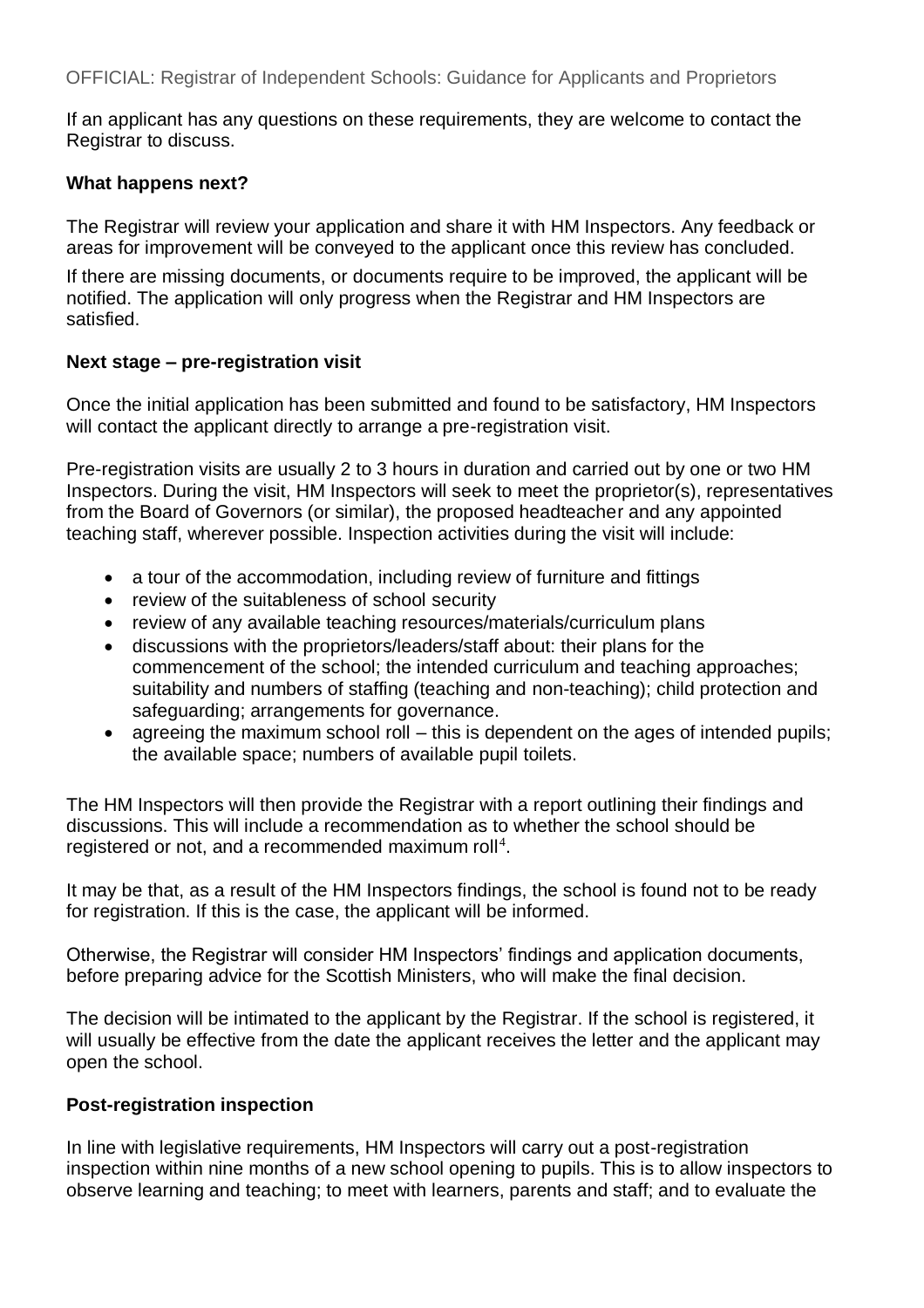quality of education, care provision, leadership and governance. The inspection will normally be completed in three days by a team of HM Inspectors, proportionate to the size and context

of the school's provision. HM Inspectors and inspectors from the Care Inspectorate will cooperate on inspections in respect of any school with early learning and childcare and/or boarding provision. The subsequent report following the post-registration inspection will be made available parents and the Registrar, and published on the Education Scotland website.

Following a successful post-registration inspection, the school will enter the normal programme of inspection and review for all schools in Scotland. The extent and nature of any further inspection activities will depend on the findings of the post-registration inspection. If significant improvement is required, HM Inspectors will continue to engage with the school to ensure the school takes action to improve.

More information about school inspections can be found [here.](https://education.gov.scot/education-scotland/what-we-do/inspection-and-review/)

#### **Link HM Inspectors**

After registration, your school will be assigned to a link HM Inspector. A link HM Inspector will visit the school at least annually, to keep in contact with the school to provide support and assistance where appropriate. Where a proprietor or headteacher is aware of an incident or concern, it is good practice to contact the school's link HM Inspector and the Registrar of Independent Schools. This allows HM Inspectors, at an early stage, to support the school and ensure any incident is responded to appropriately and in the interests of all at the school.

#### **Amending the registration of existing schools**

Where a school seeks to have their registration altered, the Registrar should be contacted at an early stage. The process for amending registration depends on the scale of the change.

For example, where a proprietor wishes to have their maximum roll increased for their existing premises, this is likely to be a relatively quick process, usually involving a short visit by an HM Inspector in order to consider whether the school has the capacity for an increase in numbers.

However, if a proprietor wishes to expand the school's provision, for example from primary provision to include secondary education, this is likely to be a lengthier process. The Registrar will require sight of the school's new curriculum and proposed plans for staffing. In such cases, HM Inspectors will visit the school to discuss the proposed plans and to view the school's accommodation in order to determine whether the request for variation can be recommended.

If a proprietor is seeking to reduce the maximum roll, the proprietor should notify the Registrar as soon as possible.

#### **Closing a school**

If a proprietor determines that the time has come to close their school, they should intimate this to the Registrar of Independent Schools as soon as possible. Proprietors will also wish to consider how best to inform and prepare learners and parents so that they can make the best decision for them in terms of identifying an alternative school for after the school's closure.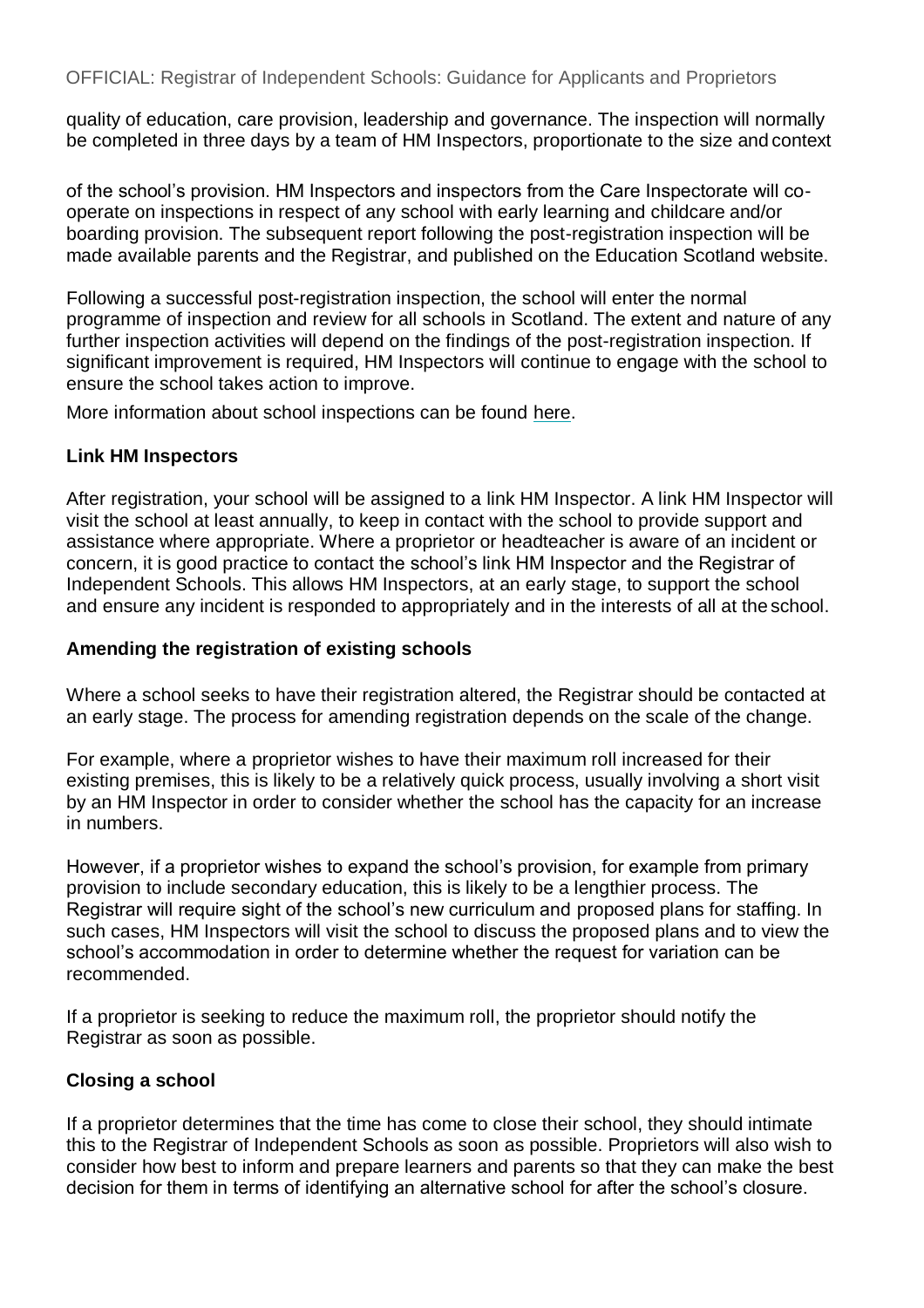Proprietors of independent special schools, who will likely have learners referred to them by local authorities, should inform referring authorities as soon as possible so that authorities may work with parents and learners to develop robust transition plans and assist learners as much as possible in the lead up to, and after, the school's closure.

<span id="page-9-0"></span><sup>&</sup>lt;sup>4</sup> i.e. the maximum number of learners permitted to be enrolled at the school at any one time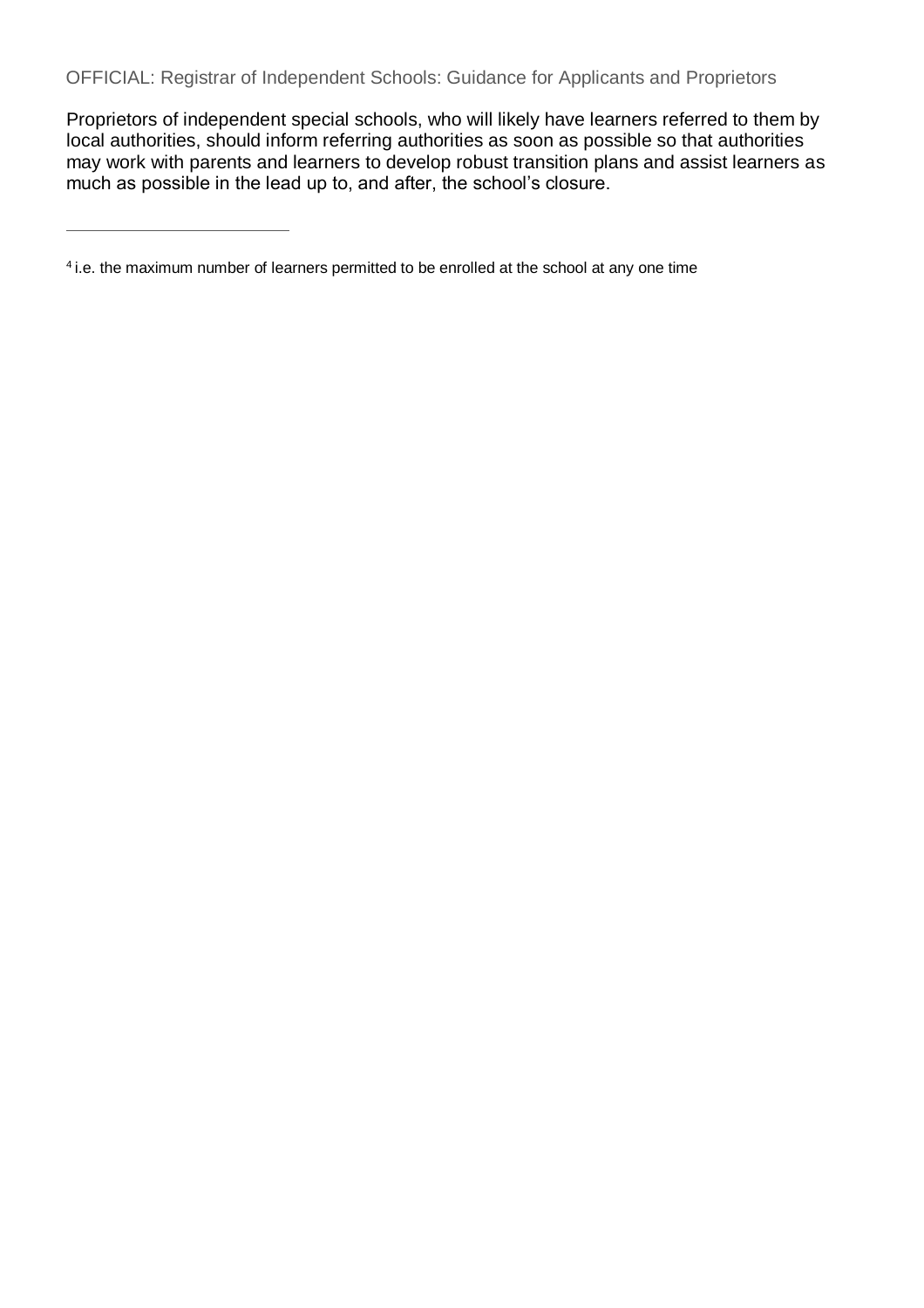# **4. Regulation of independent schools and the Scottish Ministers**

The proprietor, often referred to as the Board of Governors, is ultimately responsible for the school, including providing the headteacher and leadership team with scrutiny and challenge, whilst setting the strategic direction of the school.

Proprietors also have a responsibility to ensure that their school does not become "objectionable", or at risk of becoming so, in terms of section 99(1A) of the 1980 Act.

Where a school is found to be objectionable, or at risk of becoming so, the Scottish Ministers may take regulatory action (serving a notice of complaint or imposing conditions on the school).

Conditions are, effectively, instructions obliging the school to take a course of action to improve. For example, the Scottish Ministers may impose a condition on the running of an independent school compelling the school to review and update the school's anti-bullying policies in line with national guidance.

Notice of complaint are similar to conditions in that they oblige a proprietor to take action to improve, though notices are more formal than conditions.

#### **Objectionable**

The Scottish Ministers may serve a notice of complaint on any independent school if the Scottish Ministers are satisfied the school is objectionable on one or more of the following grounds $^5$  $^5$ .

(a) that efficient and suitable instruction is not being provided at the school, having regard to the ages and sex of the pupils attending thereat;

(aa) that the welfare of a pupil attending the school is not adequately safeguarded and promoted there;

(b) that the school premises or any parts thereof are unsuitable for a school;

(c) that the accommodation provided at the school premises is inadequate or unsuitable, having regard to the number, ages and sex of the pupils attending the school;

(d) that a condition imposed by virtue of this Part of this Act on the carrying on of the school is not being or has not been complied with;

(e) that any part of the school premises is, by virtue of this Part of this Act, disqualified from being used as a school;

(f) that any accommodation provided at the school premises is, by virtue of this Part of this Act, disqualified from being used as such or is being used as such for pupils of—

(i) such number; or

(ii) such age or sex, from which use it is so disqualified;

(g) that the proprietor of the school is—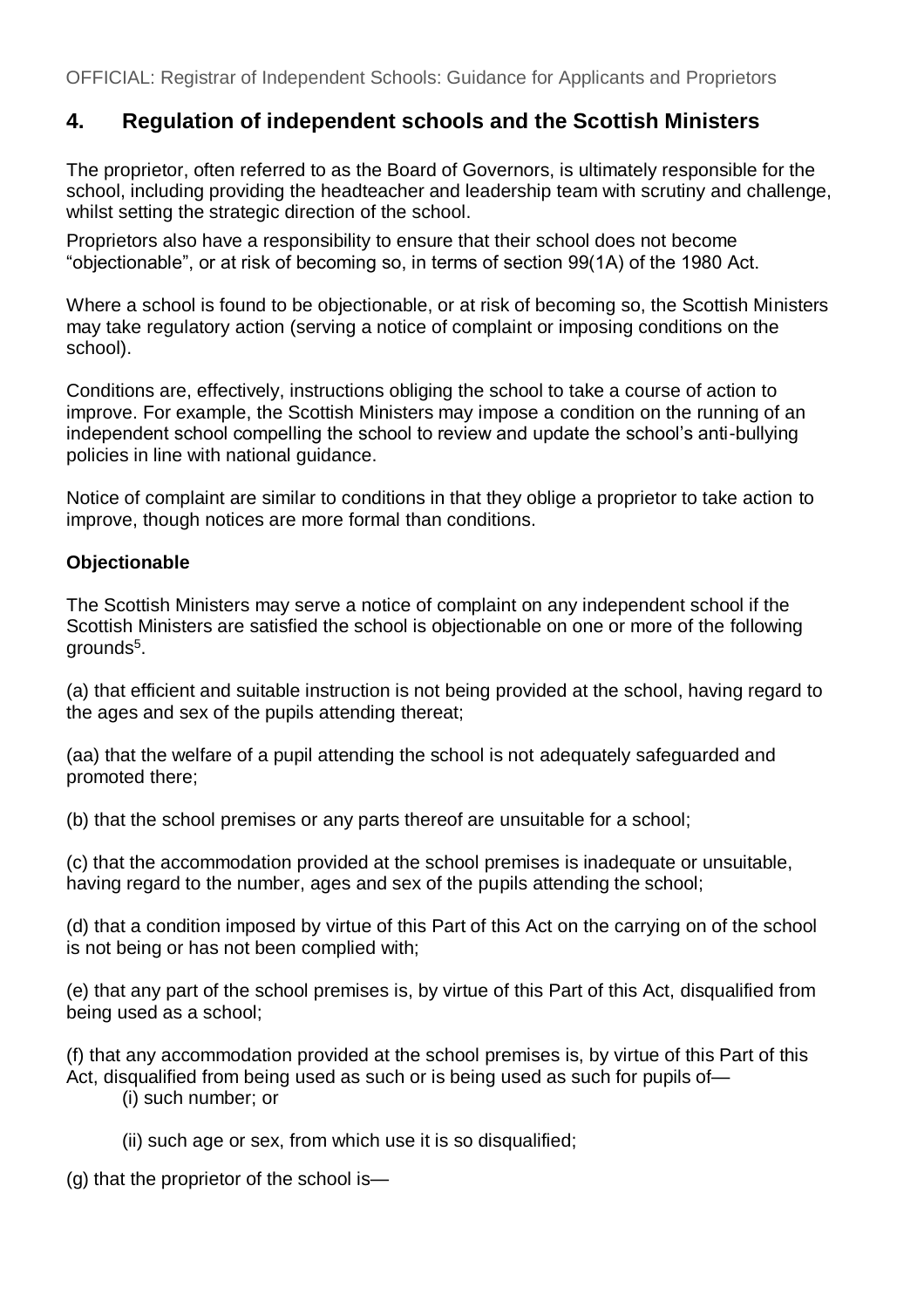(i) by virtue of this Part of this Act, disqualified from being the proprietor of an independent school;

(ii) barred from regulated work with children;

(iii) a prescribed person; or

(iv) otherwise not a proper person to be the proprietor of an independent school;

(h) that a teacher in the school is—

(i) by virtue of this Part of this Act, disqualified from being a teacher in any school;

(ii) barred from regulated work with children;

- (iii) a prescribed person; or
- (iv) otherwise not a proper person to be a teacher in any school; or

(j) that the proprietor of the school has not, in relation to particulars prescribed under paragraph (a) of section 98(3) of this Act—

(i) furnished information required by virtue of that paragraph; or

(ii) notified, by virtue of paragraph (b) of that subsection, a change in such particulars to the Registrar.

To be objectionable, effectively, means that the Scottish Ministers are satisfied that one or more of the grounds above is true. In such cases, the Scottish Ministers may serve a notice of complain[t](#page-12-1)<sup>6</sup> on the proprietor which will outline why the school is objectionable and the remedial action the school should take in order to improve.

The Scottish Ministers may then, if there is no evidence of improvement, order the Registrar to [r](#page-12-2)emove the school from the register<sup>7</sup> (effectively closing the school).

The Scottish Ministers also have the power $8$  to move immediately for removal from the register if satisfied that immediate action is required.

#### **At risk of becoming objectionable**

Alternatively, the Scottish Ministers may be satisfied that a school is not objectionable but, in the absence of remedial action, the school risks becoming objectionable. In these circumstances, should the Scottish Ministers consider it necessary, they may impose conditions on the running of the school<sup>[9](#page-12-4)</sup>.

Conditions are intimated to proprietors by the Registrar, who will set out the action expected by the proprietor and the timescale for completion.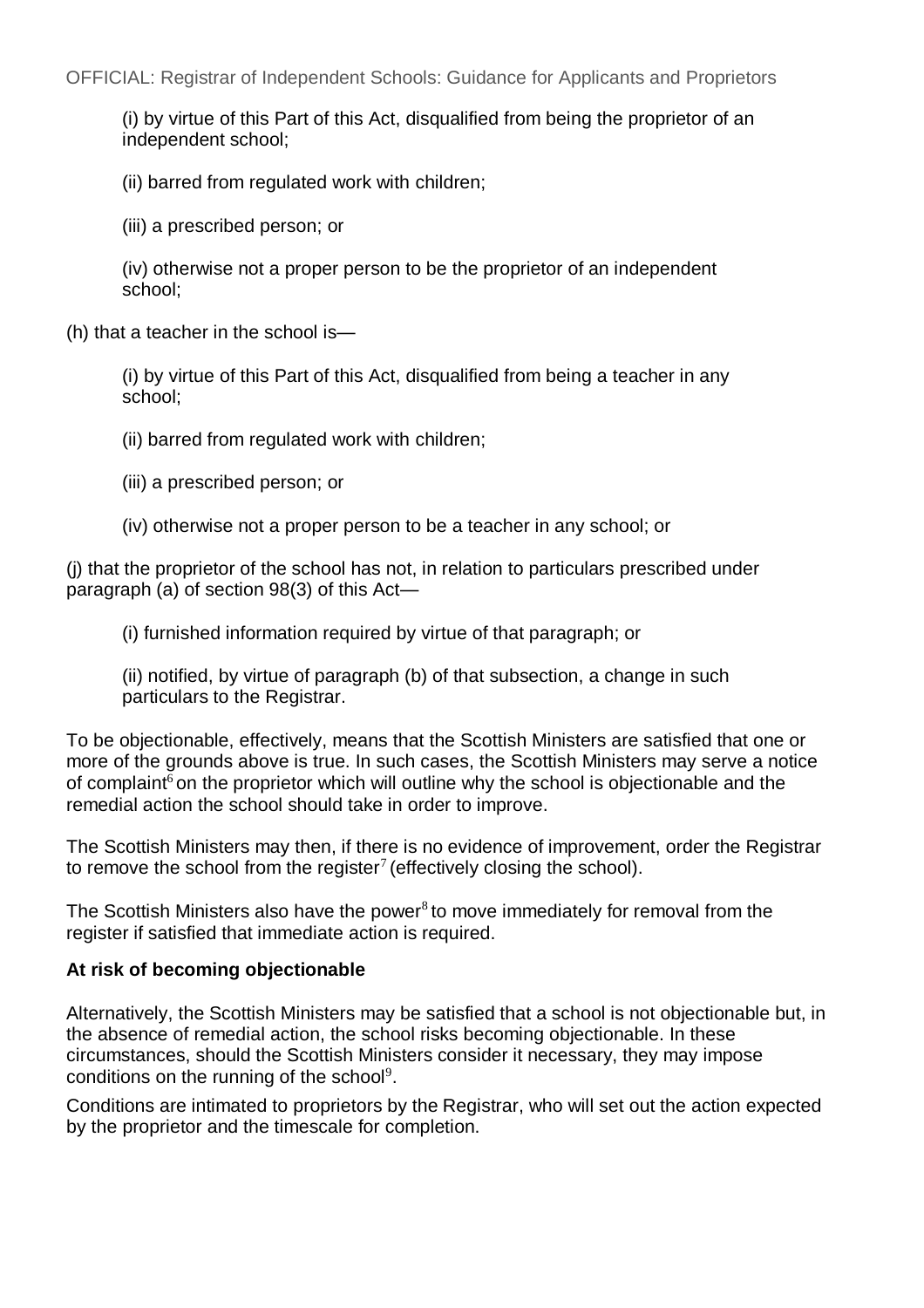#### **Regulatory action more generally**

The service of a notice of complaint or imposing of conditions is not a punitive measure. The Scottish Ministers will only take regulatory action to bring about improvement at the school, where necessary and proportionate.

Where regulatory action has been taken, proprietors will be informed where there is a route of appeal.

Conditions are published in the public register of independent schools and removed only when revoked by the Scottish Ministers.

HM Inspectors may be asked to conduct a compliance visit of the school to establish whether the remedial action sought by the conditions has been completed. If this is found to be the case, the regulatory action will be revoked and the matter closed.

Parents, in particular, may wish to review the FAQs provided in **Annex A**.

<sup>7</sup>Section 100(2)(a) of the 1980 Act

<span id="page-12-0"></span><sup>5</sup>s.99(1A) of the 1980 act [\(the legislation can be found online here\)](http://www.legislation.gov.uk/ukpga/1980/44/section/99)

<span id="page-12-2"></span><span id="page-12-1"></span> $6$  Section 99(1) of the 1980 Act

<span id="page-12-3"></span><sup>8</sup>Section 99(1B) and 100(2) of the 1980 Act

<span id="page-12-4"></span> $9$  Section 98E(1)(a) of the 1980 Act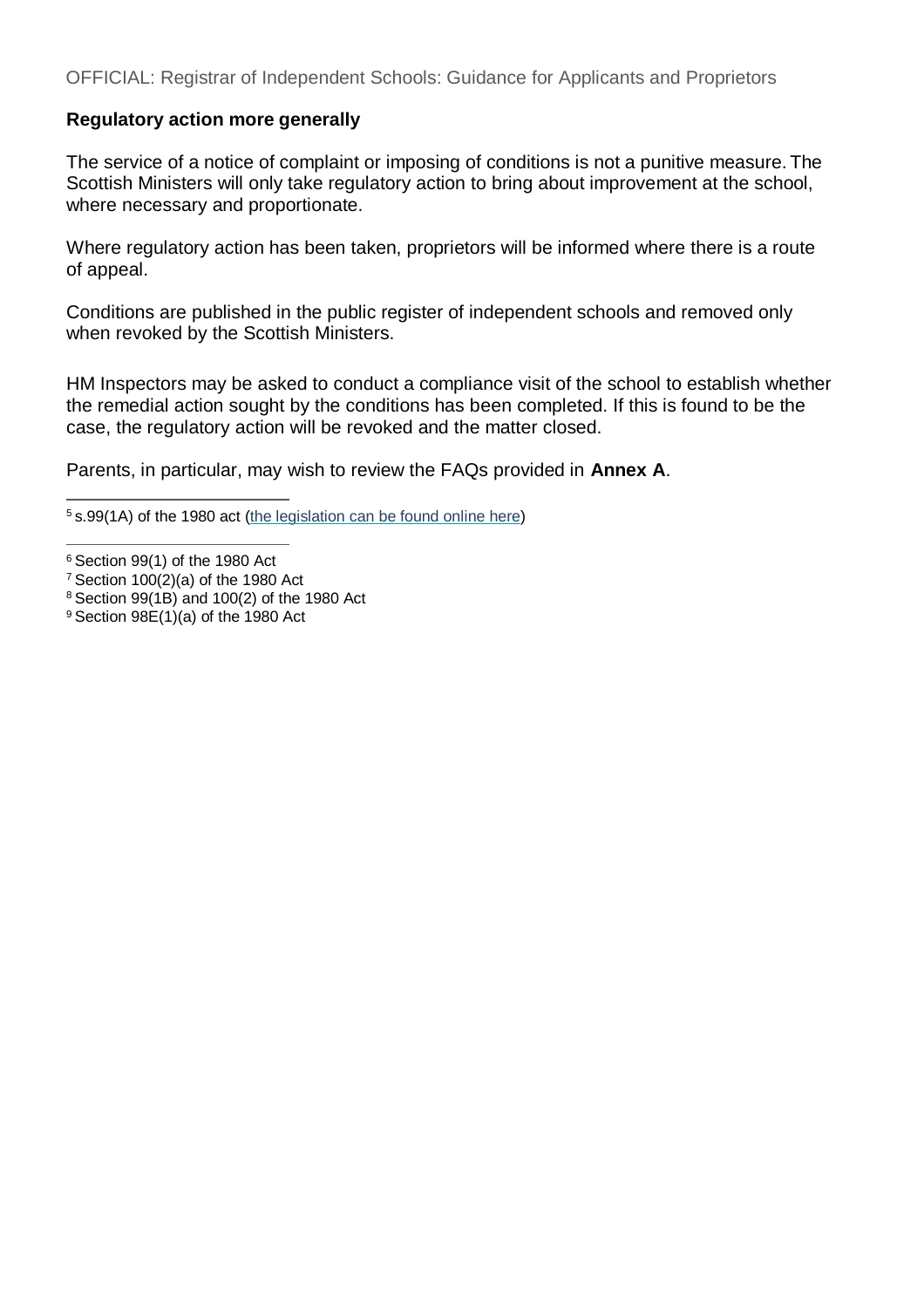# **5. Concerns or complaints about independent schools**

#### **Who can I make a complaint to about an independent school?**

This will depend on the nature of your complaint or concerns. Ideally, complaints should be resolved at a local level i.e. between the complainer and the school.

All independent schools are expected to have a clear complaints policy that allows learners, parents, staff, and others to have their concerns heard. Where a complaint cannot be resolved by the headteacher, individuals are encouraged to raise the matter with the school's proprietor (this is usually a board of governors or trustees).

Where your concerns relate to potentially criminal conduct, you may wish to contact Police Scotland.

Additionally, where there is a dispute between a school and a third party, there may be a route to resolution through mediation. It is not for the Registrar of Independent Schools or any inspecting body to facilitate or otherwise be involved in such mediation. However, schools may wish to contact SCIS to find out more about mediation and how to begin a process of mediation if appropriate. You can find out more about SCIS [online.](http://www.scis.org.uk/)

#### **The Registrar of Independent Schools**

The Registrar may not investigate individual complaints. However, you may have a complaint that relates to one or more of the grounds<sup>10</sup> on which the Scottish Ministers can find a school objectionable.

For example, you may have raised a complaint with the school about the quality of your child's education. While neither the Registrar nor the Scottish Ministers may look into your complaint specifically, the Registrar may, based on your complaint, seek information from the school regarding its delivery of education generally.

The Registrar would then seek the professional opinion of HM Inspectors and, if there is cause for concern, provide advice to the Scottish Ministers. Depending on the level of concern or the weaknesses identified, the Scottish Ministers may take regulatory action. Alternatively, HM Inspectors may consider it more appropriate to work with the school to bring about improvement without regulatory action by the Scottish Ministers.

#### **GTCS**

The GTCS (as outlined earlier in this document) are responsible for registering teachers and ensuring the integrity of the profession.

#### **SSSC**

The SSSC is similar to the GTCS, but regulates care workers. This is relevant if your child attends early learning and childcare provision or a special school.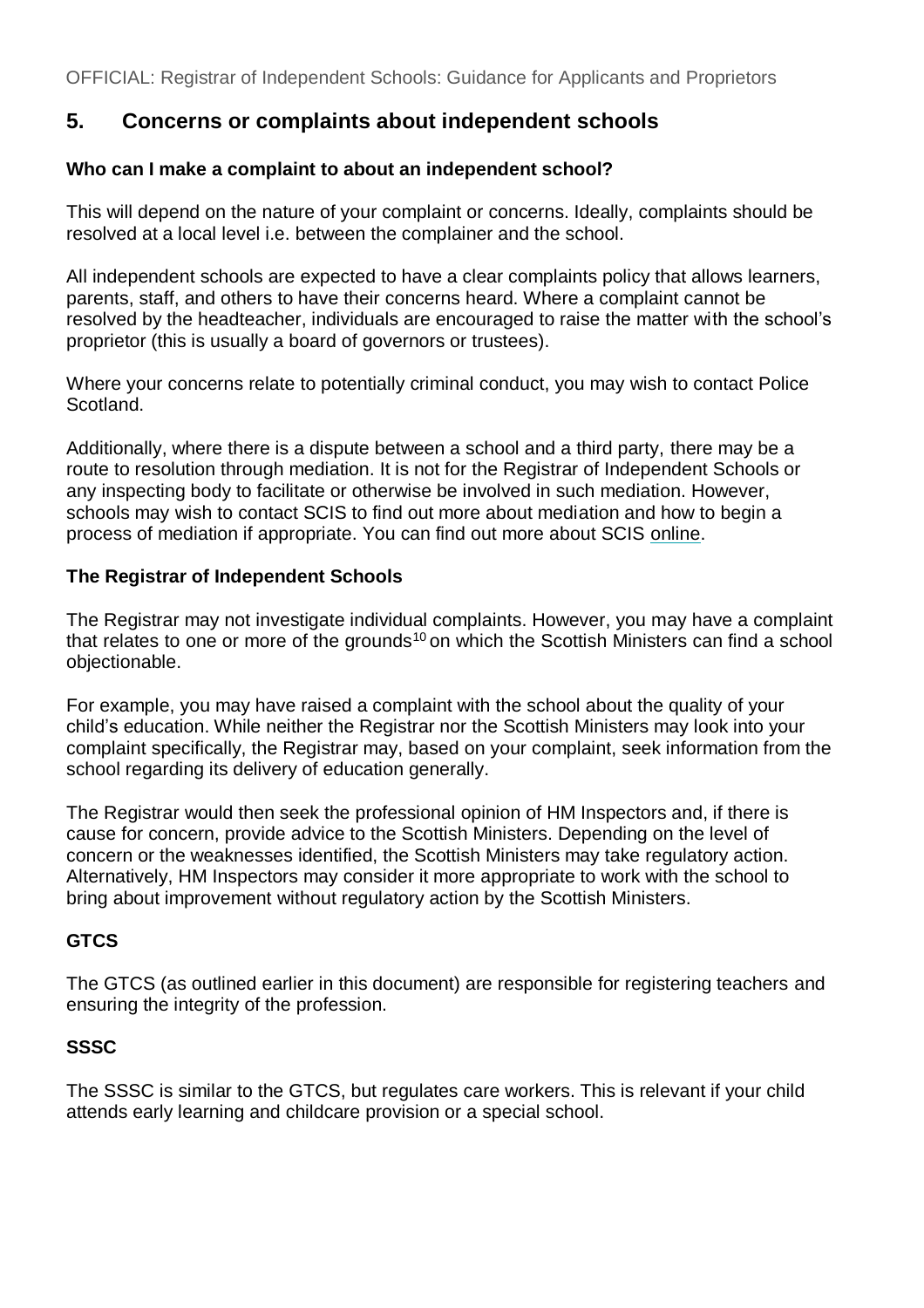#### **The Care Inspectorate**

If your concerns relate to the provision of early learning and childcare or a boarding or residential element of the school, the Care Inspectorate has an independent complaints procedure may be able to investigate your complaint. If your child attends early learning and childcare within an independent school, or is a boarding pupil, or your concern relates to the boarding provision at a school, you may wish to contact the Care Inspectorate if the school is unable to deal with your complaint satisfactori[ly www.careinspectorate.com.](http://www.careinspectorate.com/)

#### **Information Commissioner's Office**

Individuals may wish to contact the Information Commissioner's Office (ICO) [\(how to](https://ico.org.uk/)  [contact the Information Commissioner's Office\)](https://ico.org.uk/) if there are any concerns as to how a school manages or stores data.

The ICO should not be confused with the Office of the Scottish Information Commissioner – their role relates to freedom of information law which only applies to independent special schools [\(how to contact the Scottish Information Commissioner\)](http://itspublicknowledge.info/home/ScottishInformationCommissioner.aspx).

<span id="page-14-0"></span> $10$  s.99(1A) of the 1980 act [\(the legislation can be found online here\)](http://www.legislation.gov.uk/ukpga/1980/44/section/99)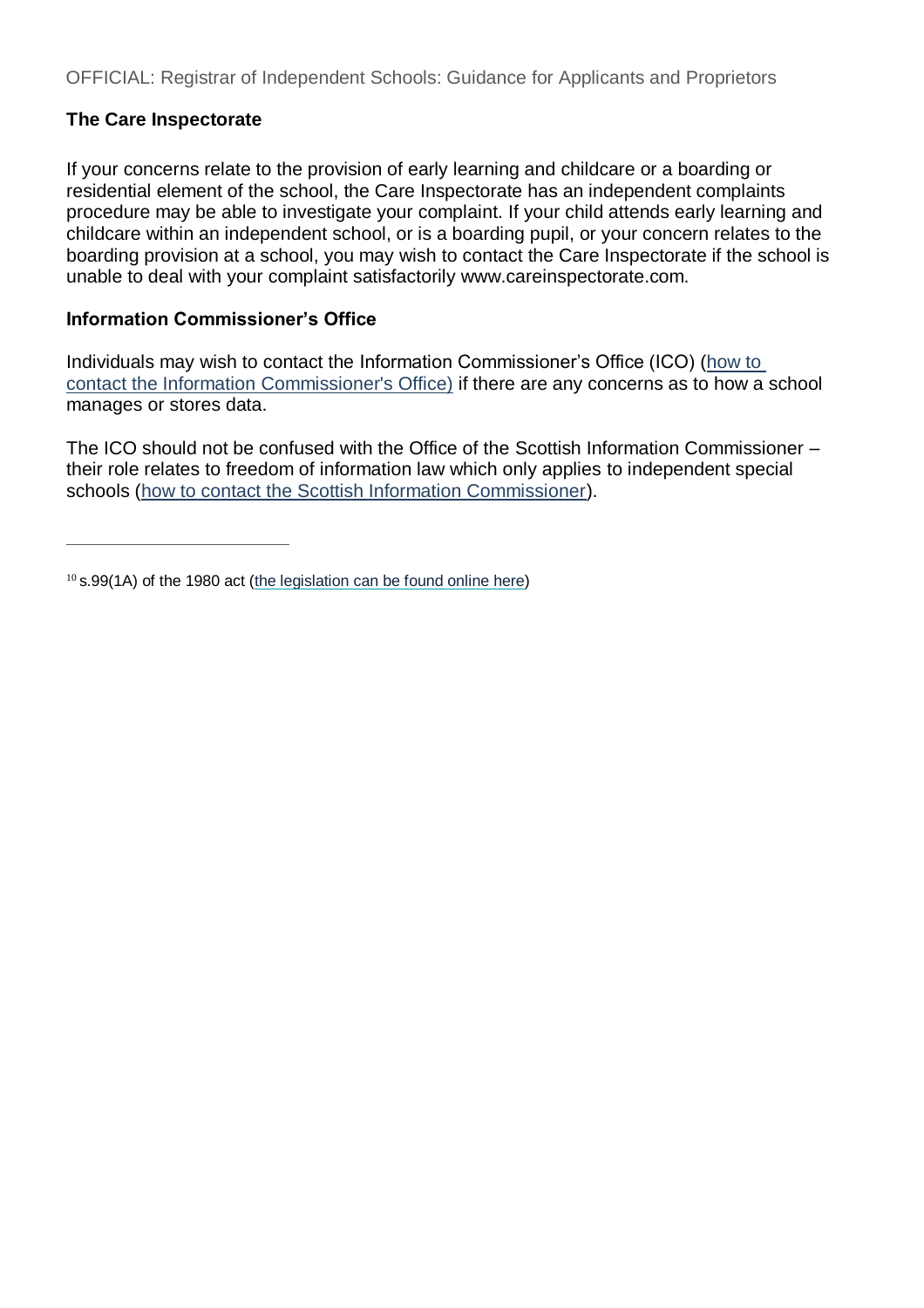### **6. Other information to note**

#### **What if we plan to run a residential school?**

Residential schools, or boarding schools, are considered 'school care accommodation services' and must be registered and inspected by the Care Inspectorate. The registration of such services is of interest to the Registrar, but is not part of the Registrar's remit.

#### **What legislation should we be aware of?**

Applicants/proprietors are responsible for ensuring their school complies with any and all relevant legislation. Applicants and proprietors will wish to obtain their own legal advice and satisfy themselves that they have considered and comply with all relevant legislation.

#### **Freedom of information**

Independent special schools are subject to the [Freedom of Information \(Scotland\) Act 2002](http://www.legislation.gov.uk/asp/2002/13/contents) which places a number of responsibilities on the school.

#### **Buildings**

It is for proprietors to satisfy themselves that their school complies with all relevant legislation and holds appropriate insurance for their premises. In terms of school buildings, it is expected that children and young people have adequate space to learn in a suitable environment, with access to an outdoor area for breaks and physical activity.

The following standard is used by HM Inspectors for establishing the appropriate number of lavatories and wash hand basins in schools (for day pupils):

| Day pupils              |                                   |
|-------------------------|-----------------------------------|
| <b>Lavatories</b>       | 2 for every $15$ up to $60$ ;     |
|                         | then 2 for every additional 30 to |
|                         | 300:                              |
|                         | then 2 for every additional 60    |
|                         | beyond 300                        |
| <b>Wash hand basins</b> | One for each lavatory appliance   |
|                         | required, as above.               |

With regards to living accommodation in boarding schools, the Care Inspectorate will be able to provide relevant advice.

#### **First aid**

Depending on the size of the school, it is expected that at least two members of staff are suitably trained in administering first aid.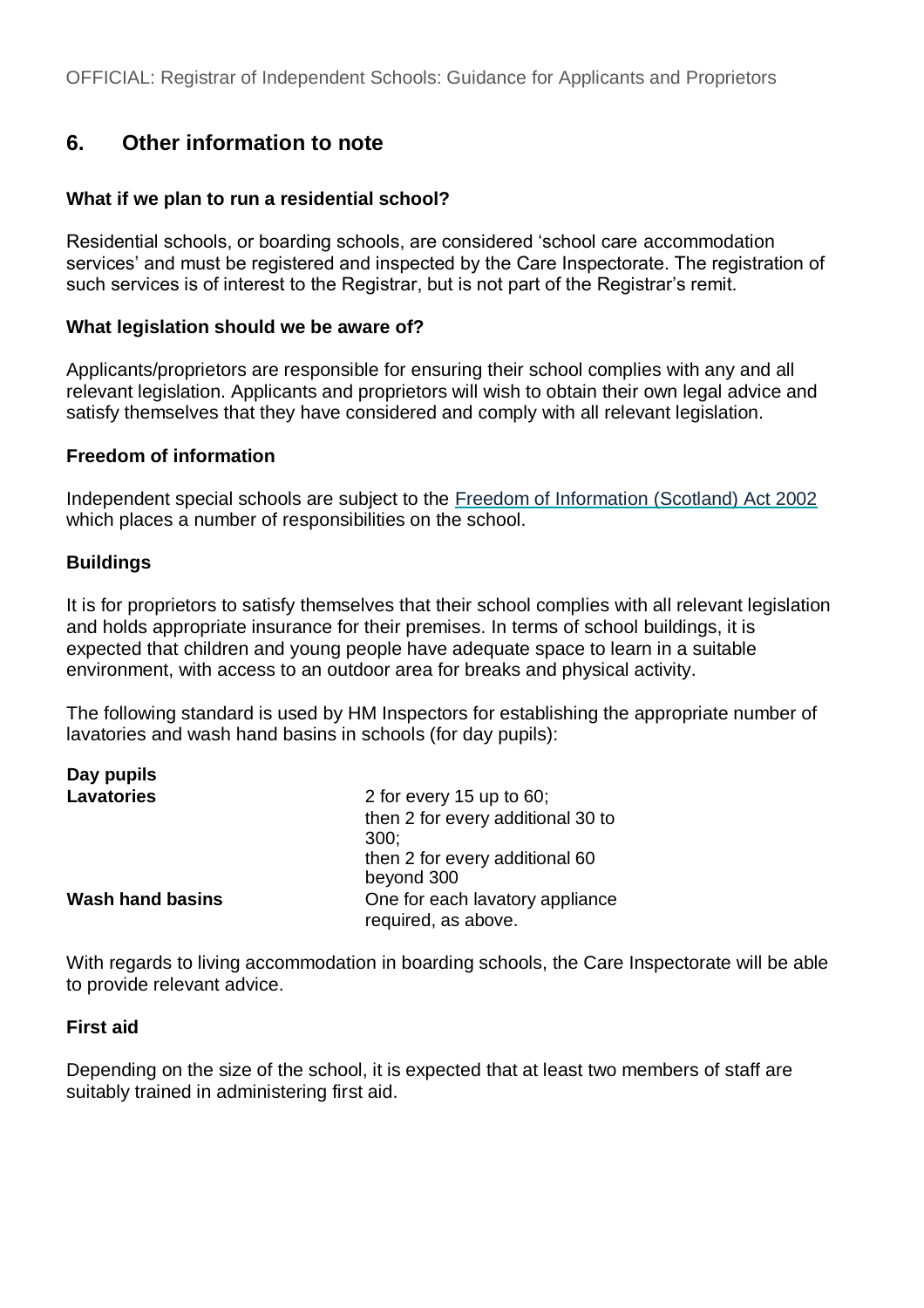#### **Child protection training**

In line with national guidance, it is expected that each independent school ensures that all staff, volunteers and governors have appropriate child protection training so that all adults are clear on their responsibilities, know how to report a concern, and are confident in how to respond to a disclosure made by child or young person.

It is essential that each school has a suitably trained child protection co-ordinator and deputy child protection co-ordinator.

Such training should be refreshed appropriately.

#### **Fire safety**

All proprietors must be satisfied that their school complies with any relevant legislation with regards to fire safety.

[Find out more on Scottish Government's guidance on fire law.](https://www2.gov.scot/Topics/Justice/policies/police-fire-rescue/fire/FireLaw)

#### **Financial viability**

The financial viability of a proposed school is not considered as part of the registration process. It is for proprietors to ensure they have a reasonable business plan and to comply with relevant laws regarding the maintaining and publishing of financial accounts.

#### **Annual census**

Each September, the Registrar conducts an annual census of the independent sector. Independent schools must provide the information as requested by the Registrar.

The Registrar writes to schools in May or June of each year to outline the information required (learner and teacher numbers for example).

#### **Curriculum**

Independent schools in Scotland, largely, follow Curriculum for Excellence. However, they are not obliged to do so and some schools follow other curriculums, or have a blended approach.

All independent schools should, however, deliver a broad and balanced curriculum that covers: English language and literacy; learning another language; mathematics and numeracy; science; technology; social studies; health and wellbeing; physical education; expressive arts; and religious and moral education.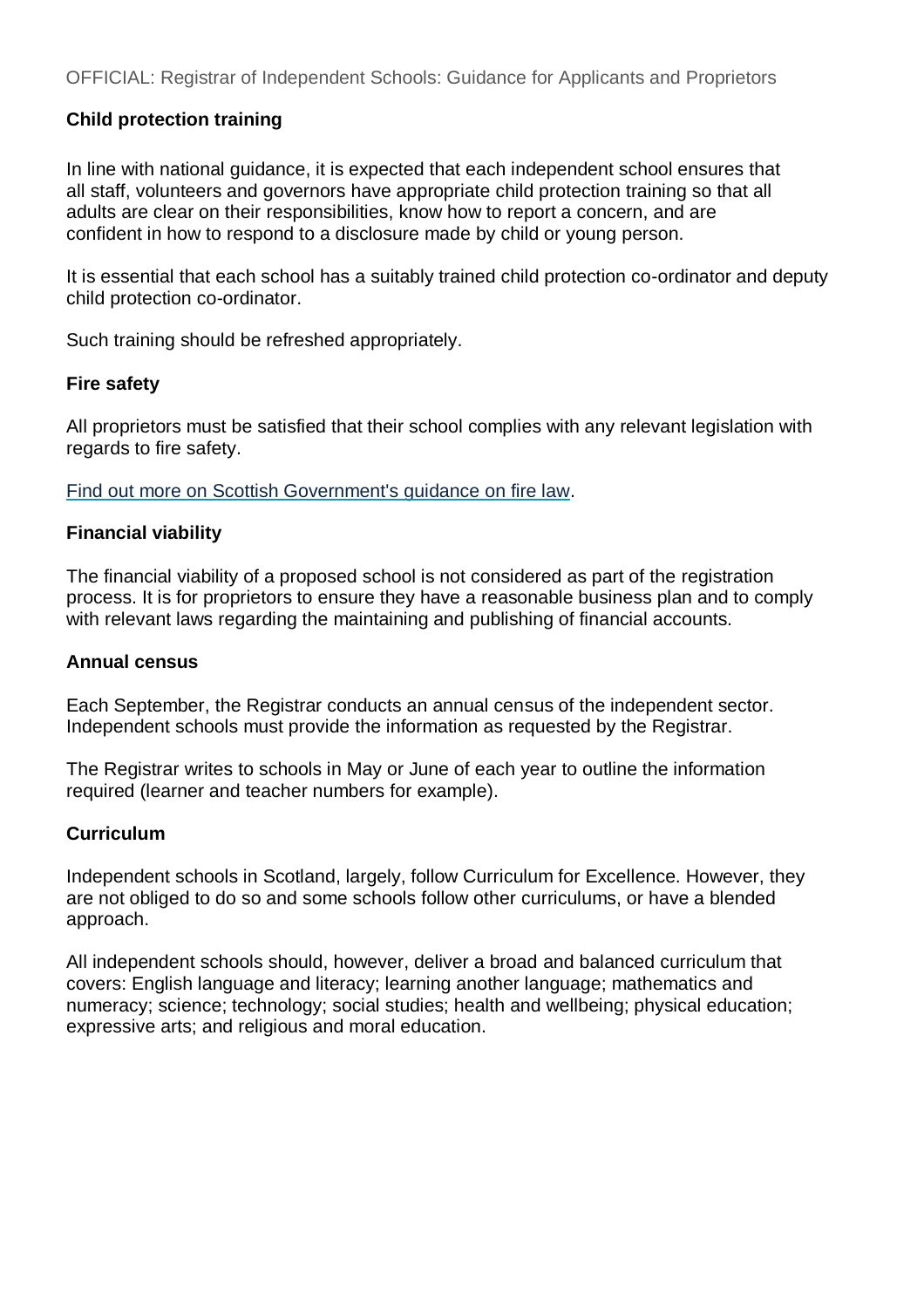#### **ANNEX A: FAQs for parents**

#### **How do I make a complaint about an independent school?**

Every independent school should have a complaints procedure which sets out clearly the process and timescales for handling complaints. This should include details of how you escalate your complaint if you are not content with how it has been handled or the outcome.

If you are unsuccessful or unsatisfied in your attempts to resolve the issue with the school, or would like advice on the matter, you may of course contact the Registrar. But note that neither the Registrar nor the Scottish Ministers have a function to handle or adjudicate on complaints about independent schools.

#### **Do I need to complain to the school before I contact the Registrar of Independent Schools?**

No, you can contact the Registrar of Independent Schools at any time, However most complaints can be resolved satisfactorily by the school and their Board of Governors. So we would encourage you to raise the matter with the school first of all.

#### **Will the Registrar of Independent Schools look into and make a judgement on my specific complaint?**

No. Neither the Registrar of Independent Schools nor the Scottish Ministers will investigate your specific complaint or make a judgement on your complaint. Neither has a power to do so.

The Scottish Ministers will determine (decide) whether the school is or is not currently '**objectionable**' (i.e. that any of the statements in Annex A are true of the school you are complaining about) or **at risk of becoming objectionable** (meaning that the school could become objectionable if they do not take corrective action) and whether enforcement action is appropriate or not.

**For example:** You may provide information on where there may be weaknesses or issues in how the school is delivering its services. The Registrar may then share this information and request further information from the school in response.

If your concerns relate to your child being bullied, the Registrar may request information from the school such as the school's anti-bullying policies and enquire as to how the school responds to bullying. The Registrar may also ask the link HM Inspector for that school whether they have any concerns regarding bullying at the school, and how bullying allegations are handled there.

The Registrar would then provide advice to the Scottish Ministers as to whether the school is objectionable on the ground: "that the welfare of a pupil attending the school is not adequately safeguarded and promoted there" (as bullying is a welfare issue). Should the Scottish Ministers be satisfied: "that the welfare of a pupil attending the school is not adequately safeguarded and promoted there" then the Scottish Ministers may take regulatory action (i.e. impose conditions or serve a notice of complaint) in respect of the school.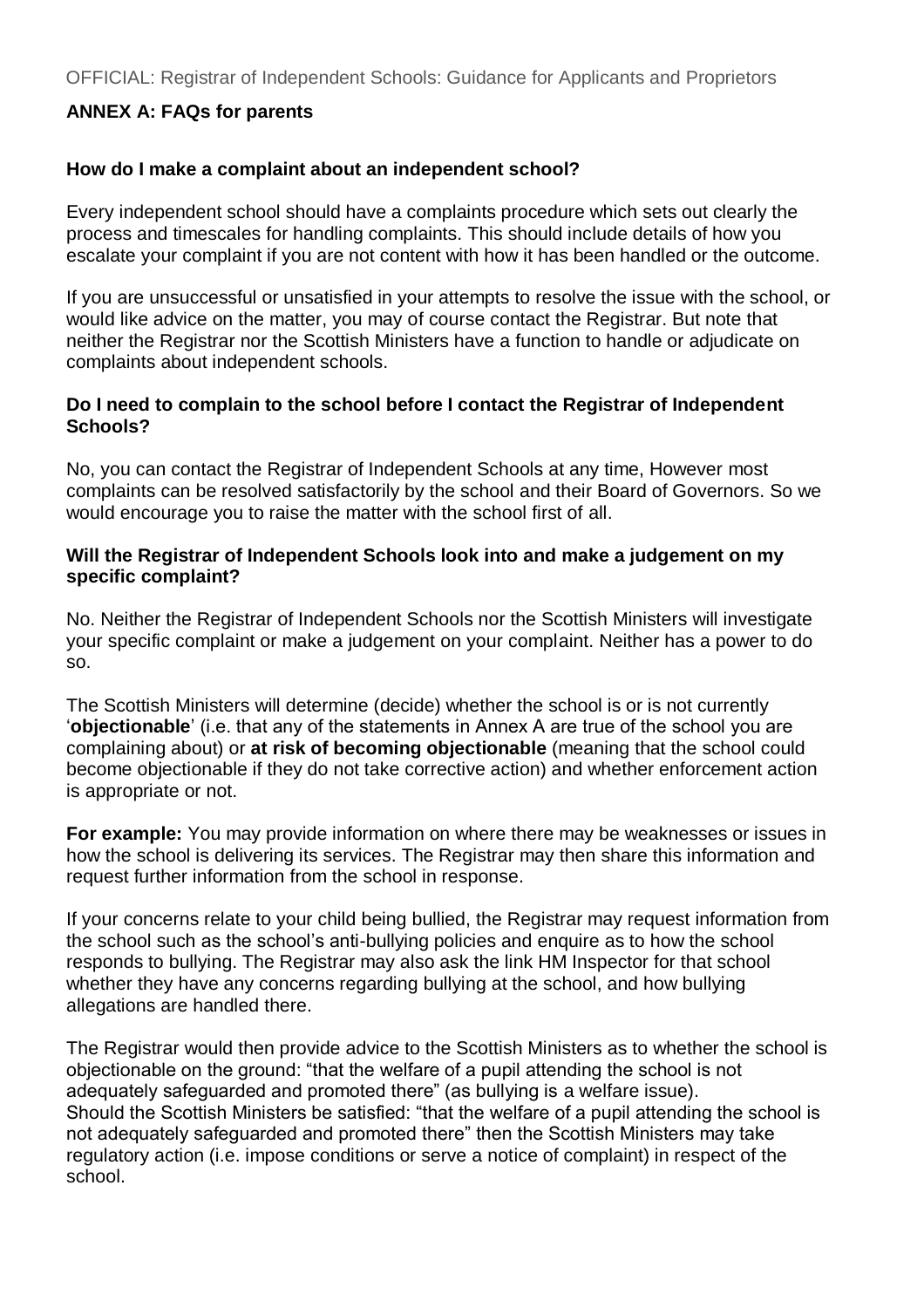It may not always be necessary or proportionate to take regulatory action: in this example, the school may already be working to improve practice and regulatory action would be of no benefit. Instead, HM Inspectors may assist the school in developing and implementing best practice.

#### **What will the Registrar do?**

The Registrar's role is to find out about the school, seek professional advice (from HM Inspectors or the Care Inspectorate, for example) and provide advice to the Scottish Ministers on whether the school is objectionable, or at risk of becoming objectionable, on any of the grounds listed in Annex A.

The information provided by parents and other individuals is very important as it often provides the initial information on where there may be an issue with a school. It is important during this process of gathering information that there is transparency and both the school and the individual making the complaint have sight of relevant information. Sometimes, where appropriate or necessary, the Registrar will share the school's responses with you for comment.

#### **What can the Scottish Ministers do?**

The Scottish Ministers will consider whether the school is currently objectionable, or currently at risk of becoming objectionable, on any of the grounds listed in Annex A. The Registrar will then write to you to let you know what decision was made.

If the Scottish Ministers find the school objectionable, or at risk of becoming objectionable, on any of the grounds listed in Annex A, they may take regulatory action against the school.

#### **What is regulatory action?**

Where a school is **objectionable**, the Scottish Ministers may serve a notice of complaint on the school – this is a document that will tell the school why they have been found objectionable and instruct the school to take action to improve.

The Scottish Ministers can, if it is considered necessary, order the Registrar to remove a school from the register – effectively closing the school.

Where a school is **at risk of becoming objectionable** on any of the grounds in Annex A, the Scottish Ministers may, if it is considered necessary, impose a condition or conditions on the school. Conditions compel a school to take corrective action.

Where enforcement action has been taken, HM Inspectors will visit and report on the school's progress. The Scottish Ministers will then decide whether further action is necessary.

#### **What about incidents in the past?**

As explained previously, the Scottish Ministers will determine whether a school is currently **objectionable**, or currently **at risk of becoming objectionable**.

The Scottish Ministers will not make a determination (decision) on whether a school was previously objectionable or not, or otherwise adjudicate on an allegation made in respect of a school.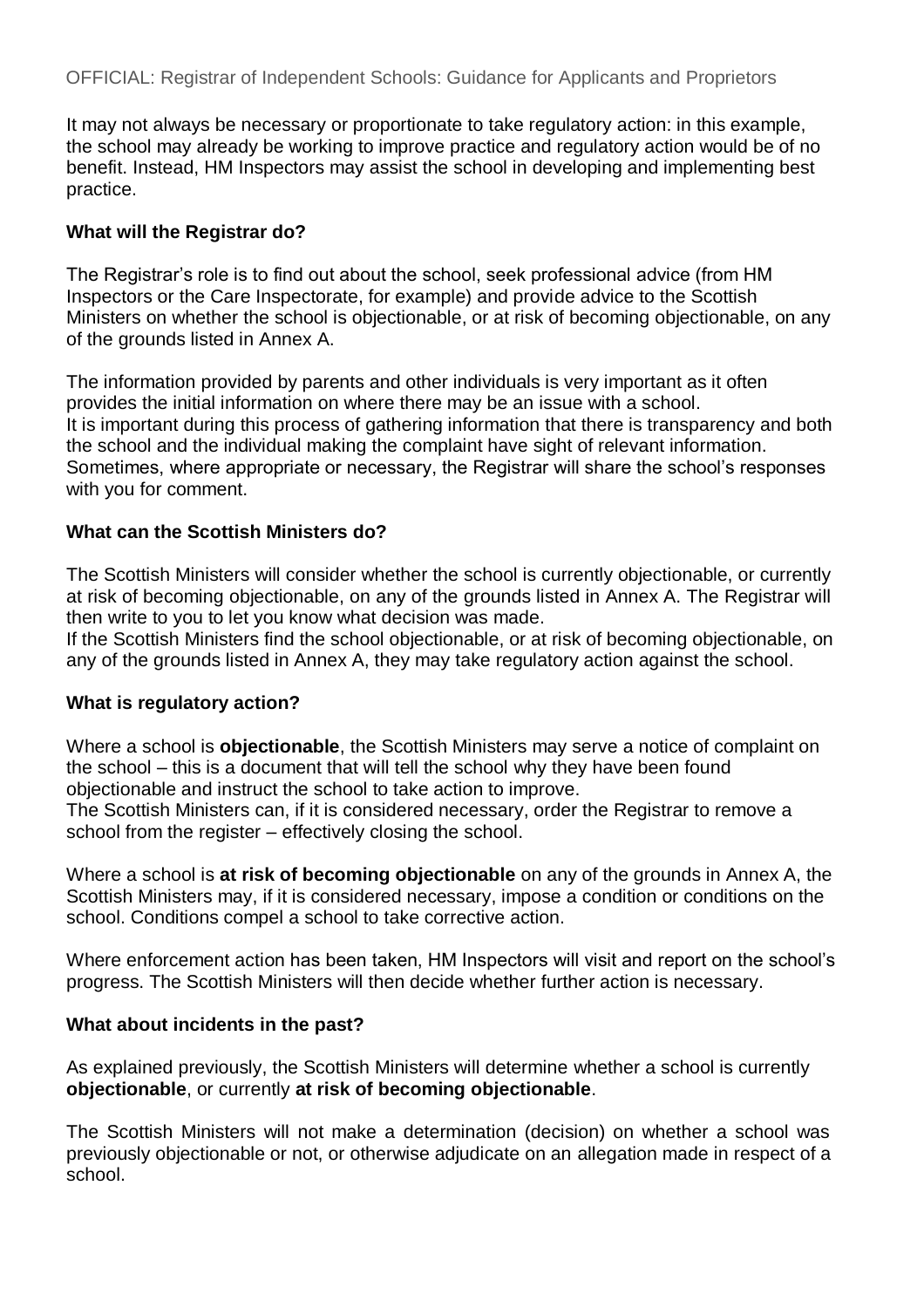#### **Why won't the Scottish Ministers look at the past?**

Regulatory action is directed at **improving** an independent school as opposed to being a punitive measure (punishment).

While a school could have been objectionable previously, it is the school's current performance (and potential future performance) that is relevant – the Scottish Ministers do not have the power to take retrospective action.

#### **What about fees?**

Even where a school has been found objectionable, the Scottish Ministers have no powers to force a school to repay or waive school fees.

The Scottish Ministers cannot look into breach of contract or any financial issues that may exist between you and a school, Again, you may wish to consider legal action through the civil court.

#### **How long does the process take?**

The Registrar endeavours to respond to all correspondence as promptly as possible. However as the process involved exchanges of information this can mean the process may take some time. At each step in the process the Registrar will make clear the timescales for responding.

#### **What if I am unhappy with the outcome?**

Once the process has been concluded, the Registrar of Independent Schools will only reopen it on receipt of information which may materially affect the previous conclusion. You may send any new information to [independentschools@educationscotland.gov.scot](mailto:independentschools@educationscotland.gov.scot) for consideration.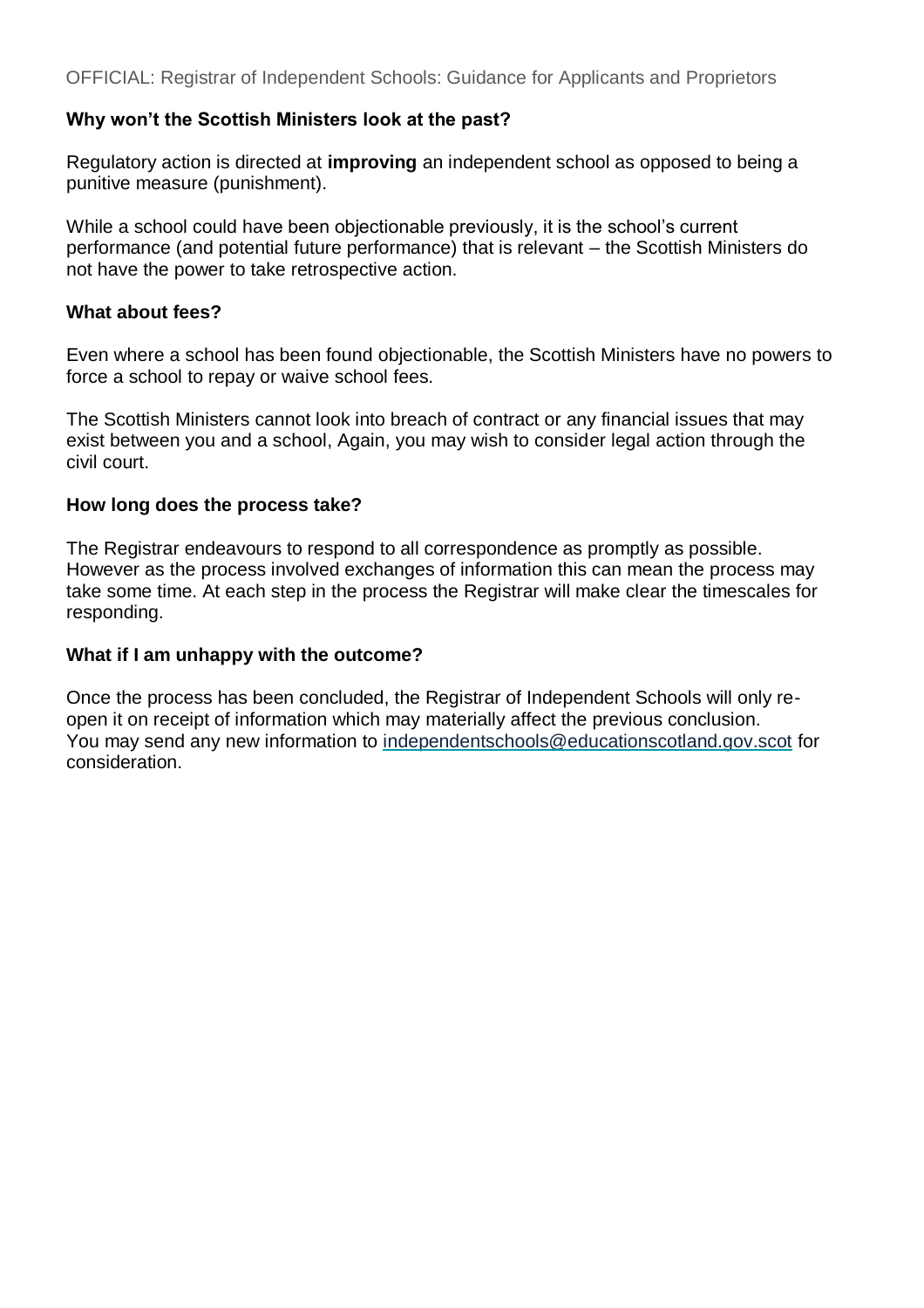**Education Scotland**  Denholm House Almondvale Business Park Almondvale Way Livingston EH54 6GA

**T** +44 (0)131 244 4898<br>**E** independentschools@

**E** [independentschools@educationscotland.gov.scot](mailto:independentschools@educationscotland.gov.scot)

#### **[www.education.gov.scot](http://www.education.gov.scot/)**

© Crown Copyright, 2021

You may re-use this information (excluding images and logos) free of charge in any format or medium, under the terms of the Open Government Licence providing that it is reproduced accurately and not in a misleading context. The material must be acknowledged as Education Scotland copyright and the document title specified.

To view this licence, visit<http://nationalarchives.gov.uk/doc/open-government-licence> or email: [psi@nationalarchives.gsi.gov.uk](mailto:psi@nationalarchives.gsi.gov.uk)

Where we have identified any third party copyright information you will need to obtain permission from the copyright holders concerned.